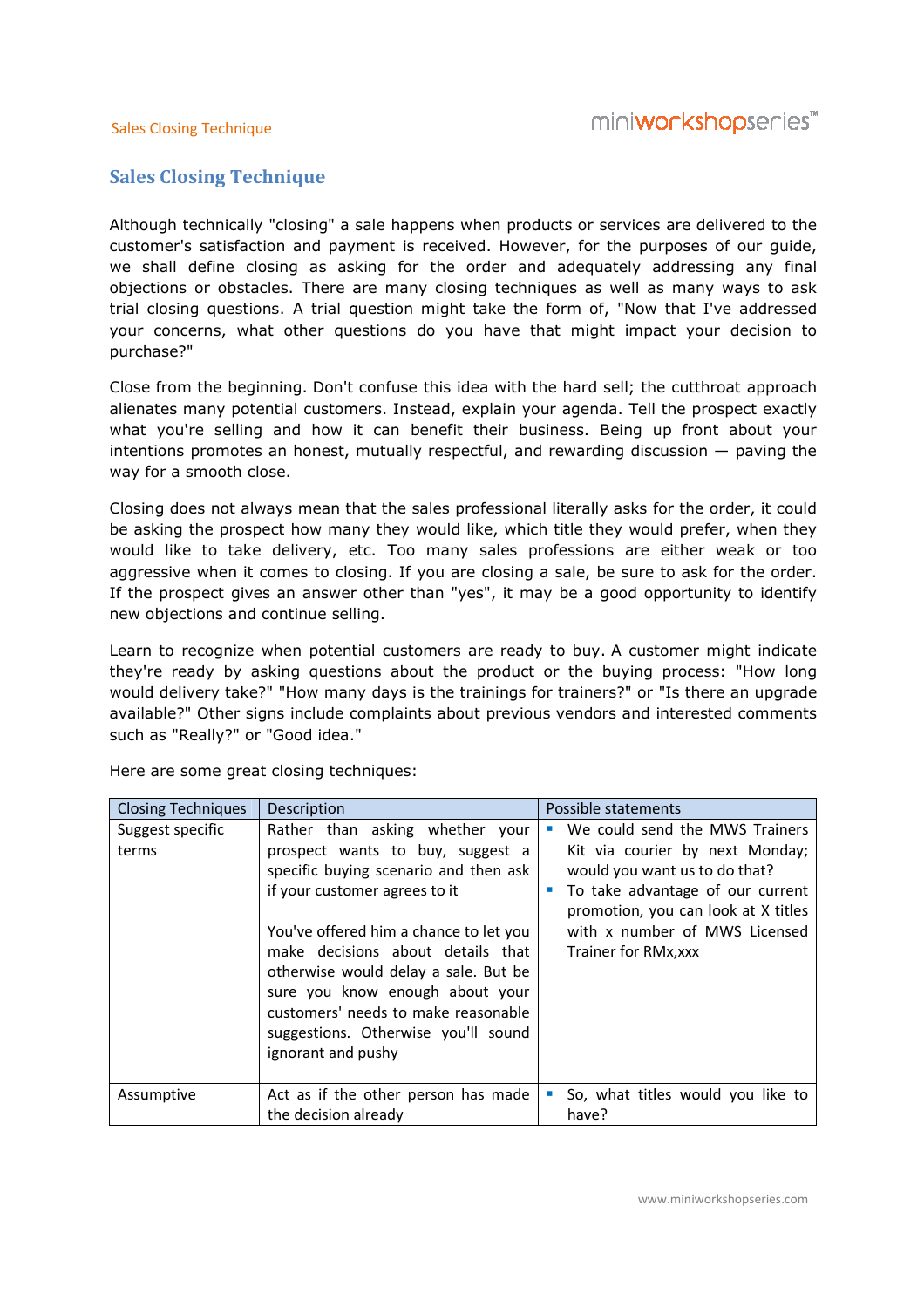### Sales Closing Technique

# miniworkshopseries<sup>\*\*</sup>

|                               | Turn the focus of the conversation<br>towards the next level of questions,<br>such as how many they want, when<br>they want it delivered; what titles they<br>need and so on                                                                                                                                                                                                                                                  | When can we deliver the MWS<br>п<br>Trainers Kit?<br>How would you like to proceed<br>×<br>with the selection of the MWS<br><b>Licensed Trainers?</b><br>The trainings are scheduled on<br>$\mathcal{L}_{\mathcal{A}}$<br>these dates                                                  |
|-------------------------------|-------------------------------------------------------------------------------------------------------------------------------------------------------------------------------------------------------------------------------------------------------------------------------------------------------------------------------------------------------------------------------------------------------------------------------|----------------------------------------------------------------------------------------------------------------------------------------------------------------------------------------------------------------------------------------------------------------------------------------|
| 1-2-3 Close                   | The 1-2-3 Close works through the<br>principle of triples, a curious pattern<br>where three things given together act<br>as a coherent set of three hammer-<br>blows that give a compelling message                                                                                                                                                                                                                           | Your participants will enjoy fun,<br>×<br>dynamic<br>and<br>experiential<br>workshops<br>With the MWS Trainers Kit, all the<br>п<br>work is done for you: the slides,<br>learning journals and trainers notes<br>MWS is a reliable, flexible and a<br>cost effective training solution |
| <b>Balance Sheet</b><br>Close | The Balance-sheet Close works<br>by<br>building trust through appearing to<br>taking a balanced and fair approach<br>It guides the other person's thinking<br>and hopefully saves them the trouble<br>of weighing up the pros and the cons                                                                                                                                                                                    | Here, let's work it out together,<br>×<br>what are your Pros and Cons for<br><b>MWS</b><br>adopting<br>the<br>Licensing<br>Options<br>Let's take a closer look at the<br>×<br>options                                                                                                  |
| <b>Compliment Close</b>       | The Compliment<br>Close<br>works<br>by<br>flattering the other person, massaging<br>their ego so they are more concerned<br>with feeling good. It can help to<br>associate the person with the product,<br>so they feel their sense of identity<br>becoming attached to the product<br>Putting the other person on a pedestal<br>and admiring them encourages them<br>to live up to the high expectations you<br>have of them | Wow. You really know your stuff.<br>I.<br>Would you like to buy this now?<br>Well, as you are the expert, you<br>will understand how good this is<br>Your experience brings in new light<br>ш<br>perspective<br>the<br>and<br>to<br>implementation                                     |
| Puppy dog close               | The puppy dog close is a classic,<br>because it's reminiscent of the<br>attachment children develop to a<br>puppy after keeping it overnight<br>Only use it when necessary because<br>many times, you can close the sales<br>without an actual demo                                                                                                                                                                           | Would you want to come and<br>×<br>experience for yourself the MWS<br>Workshops?<br>We would like to invite you to our<br>MWS Premieres to see, hear and<br>feel how effective the training is                                                                                         |